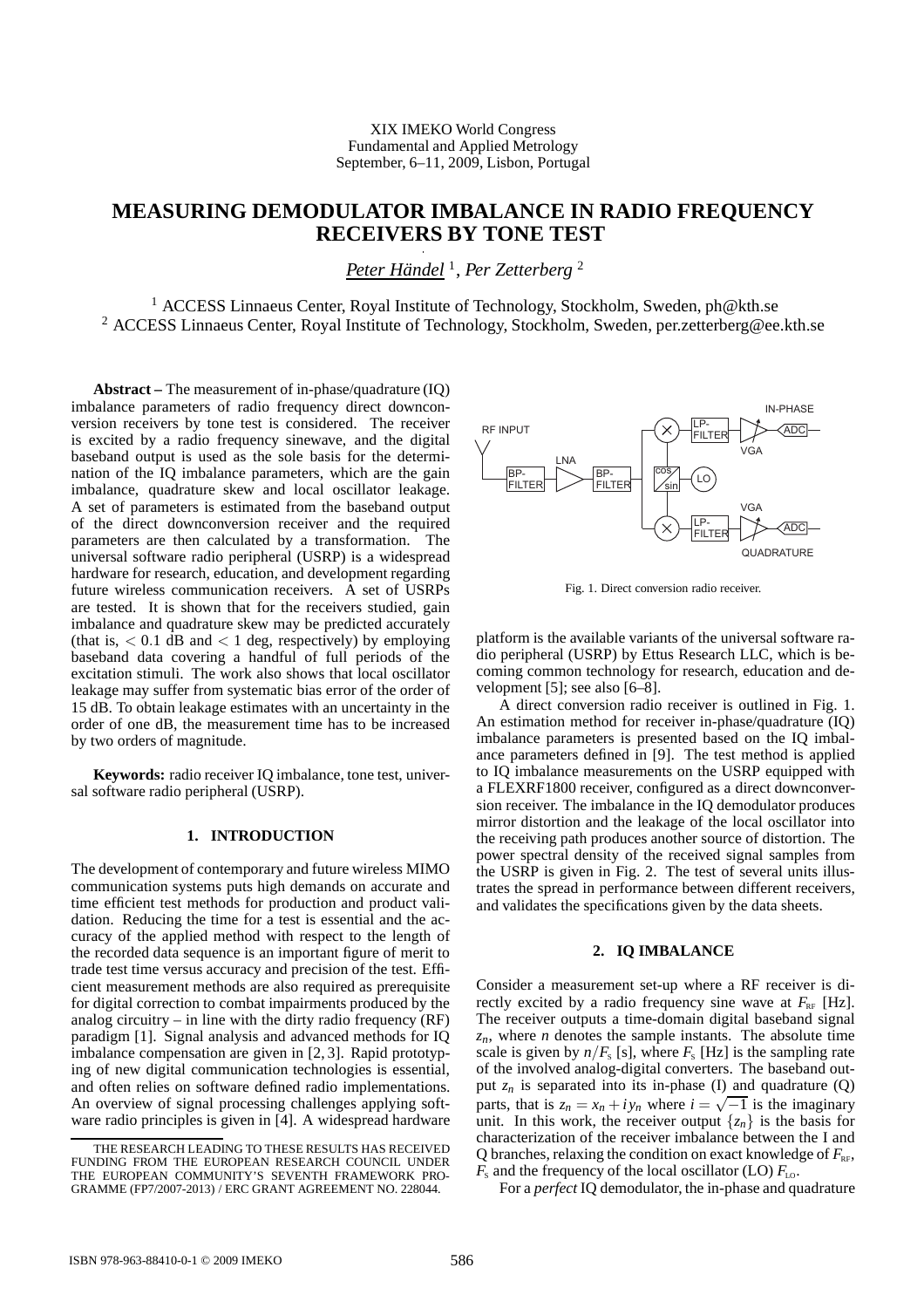

Fig. 2. Exemplary power spectral density of a USRP receiver output in the range  $\pm 1$  MHz, showing the downconverted carrier at  $F = 0.6$  MHz, mirror distortion, and LO leakage.

parts are given by

$$
x_n = g \sin \left( \omega_o n + \phi + \frac{\pi}{2} \right) \tag{1}
$$

and

$$
y_n = g \sin(\omega_0 n + \phi) \tag{2}
$$

for some common gain  $g$  and initial phase  $\phi$ . The angular frequency is  $\omega_o = 2\pi F/F_s$  with  $F = F_{RF} - F_{L0}$  being the absolute frequency in Hertz of the downconverted sinewave entering the analog-digital converters (ADCs). The exact frequency values of  $F_s$ ,  $F_{RF}$  and  $F_{L0}$  are not required for the proposed test method, which includes a method to estimate the normalized angular frequency <sup>ω</sup>*<sup>o</sup>* directly from the receiver output *zn*.

A *practical* receiver is never ideal, and for a RF sinewave excitation the in-phase and quadrature branches of *z<sup>n</sup>* are described by

$$
x_n = g_I \sin \left( \omega_0 n + \phi_I + \frac{\pi}{2} \right) + c_I + v_n^I \tag{3}
$$

and

$$
y_n = g_Q \sin(\omega_0 n + \phi_Q) + c_Q + v_n^Q \tag{4}
$$

In (3)-(4),  $v_n^I$  and  $v_n^Q$  are noise terms describing thermal and quantization noise, model imperfections, and so on. The noise terms are assumed jointly uncorrelated zero mean wide sense stationary processes with equal variance  $\sigma^2$ . Further,  $g_I, g_Q$  are gains,  $\phi_I, \phi_Q$  initial phases and  $c_I, c_Q$  the DC offsets. These six parameters determine the characteristics of the IQ imbalance. They are all unknown and have to be estimated from the receiver output  $\{z_n\}$ .

In [9], *gain imbalance G*, *quadrature skew Q*, and *LO leakage L* are defined. The gain imbalance *G* is the quotient

$$
G = \frac{g_I}{g_Q} \tag{5}
$$

or  $G_{dB} = 20 \log_{10} G$ . The quadrature skew is the phase difference relative  $\pi/2$ , that is,

$$
Q = \phi_I - \phi_Q \tag{6}
$$

where *Q* is typically displayed in degrees  $Q_0 = 180 \cdot Q/\pi$ . Finally, *L* is the quotient between the total power of the DC offset to the power of the sinewaves, that is,

$$
L = \frac{2}{P_s} \frac{c_I^2 + c_Q^2}{g_I^2 + g_Q^2} \tag{7}
$$

where  $P_s$  is the average power of the equivalent baseband input signal. In dBs,  $L_{dB} = 10 \log_{10} L$ . For an ideal IQ demodulator,  $G_{dB} = 0$  dB,  $Q_o = 0$  degrees, and  $L_{dB} = -\infty$  dB, respectively.

#### **3. IQ IMBALANCE PARAMETERS BY LEAST-SQUARES**

The estimation of the required *G*, *Q*, and *L* from a set of recorded baseband data  $\{z_n\}$  is performed in three steps. The first two steps correspond to the solution to a separable leastsquares problem. First, the angular frequency of the baseband data is estimated. Second, the parameters in a vector η is found. Then, estimates of the required *G*, *Q*, and *L* are obtained by a proper transformation.

Consider the least-squares criterion

$$
V(\eta, \omega) = \sum_{n=1}^{N} |z_n - s_n(\eta, \omega)|^2
$$
 (8)

where *N* denotes the number of complex-valued baseband samples, and  $s_n(\eta, \omega)$  is a model of the receiver response as a function of the parameter values. Here the parameters are gathered in a parameter vector  $\eta$  and a scalar parameter  $\omega$ , where the latter parameter is the angular frequency of the baseband representation of the excitation signal. The required estimated parameter values  $\hat{\eta}$  and  $\hat{\omega}$  are given by the minimizing argument

$$
\widehat{\eta}, \widehat{\omega} = \arg\min_{\eta, \omega} V(\eta, \omega) \tag{9}
$$

Consider,

$$
s_n(\eta, \omega) = a e^{i\omega n} + b^* e^{-i\omega n} + c \tag{10}
$$

In (10),  $a, b$  (or rather  $b^*$ , where  $*$  denotes conjugate), and *c* are unknown complex-valued constants gathered in the parameter vector

$$
\eta = \left(\begin{array}{c} a \\ b^* \\ c \end{array}\right) \tag{11}
$$

Using *a*, *b*, and *c* as parameters, the gain imbalance *G* in (5) and quadrature skew *Q* in (6) can alternatively be written as:

$$
G = \frac{|a+b|}{|a-b|} \tag{12}
$$

$$
Q = \angle \left[ \frac{a+b}{a-b} \right] \tag{13}
$$

where <sup>∠</sup>[·] denotes the phase angle of the complex-valued quantity within the brackets. Further, with  $c = c_I + ic_O$  the LO leakage in  $(7)$  can be written as:

$$
L = \frac{|c|^2}{|a|^2 + |b|^2} \tag{14}
$$

In summary, the IQ imbalance problem has been parameterized in the complex-valued parameters *a*, *b*, and *c*, gathered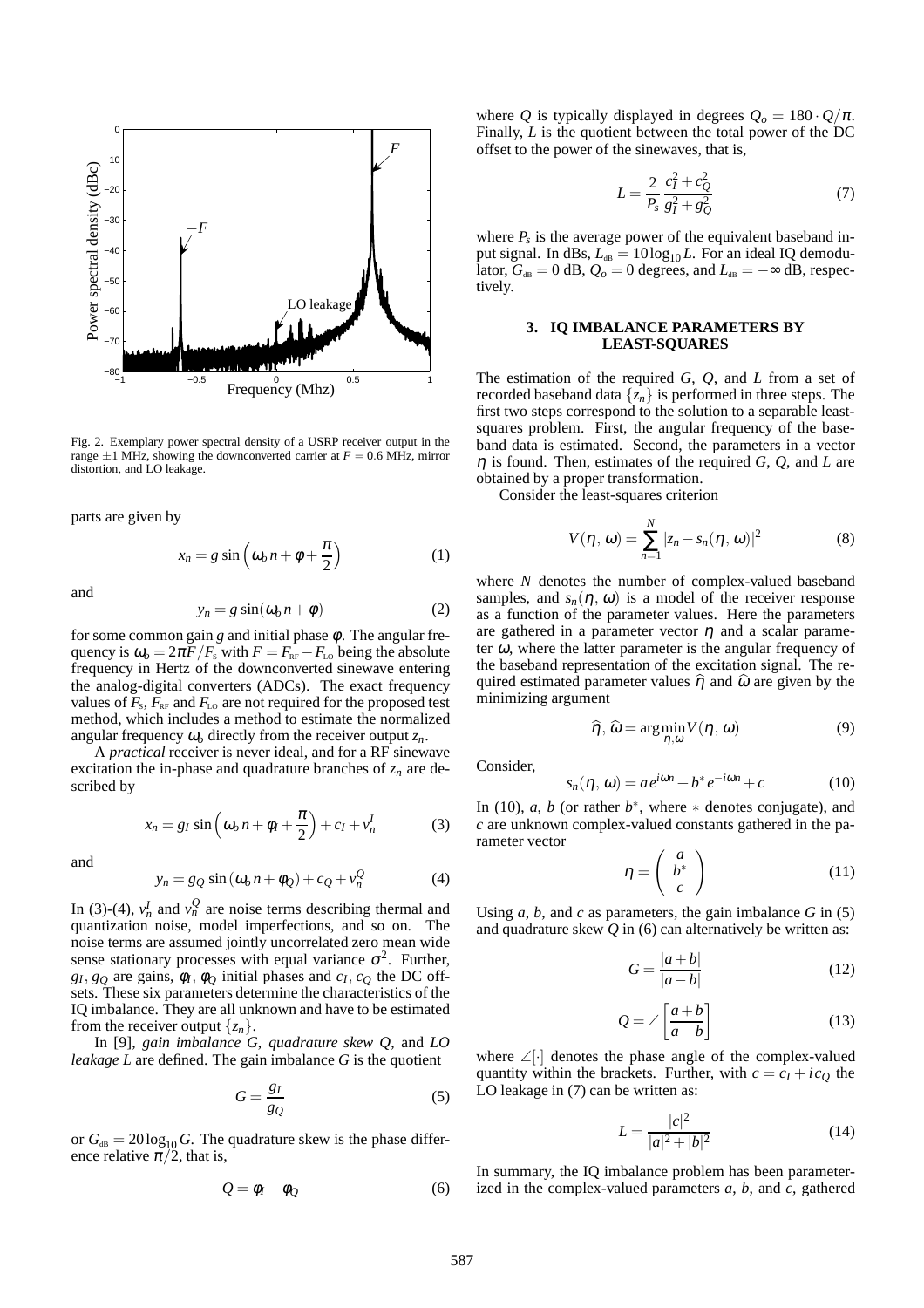Table 1. Data sheet values for AD8347 at 1.905 GHz.

|                                       | Typ (Min/Max)       |                    |
|---------------------------------------|---------------------|--------------------|
| $G_{\scriptscriptstyle{\mathrm{dR}}}$ | $+0.3$              | dВ                 |
| $Q_o$                                 | $\pm 1$ ( $\pm 3$ ) | degree             |
| $L_{\scriptscriptstyle\rm dB}$        | $-60$               | dBm (at RFIP)      |
| $L_{\rm dR}$                          |                     | dBm (At IMXO/QMXO) |

in the parameter vector  $\eta$  as in (11). The signal model that will be fitted to baseband data  $\{z_1, \ldots, z_n\}$  is given by (10).

Consider *N* complex-valued baseband samples of the receiver output and gather them in a column vector z, that is

$$
\mathbf{z} = \begin{pmatrix} z_1 \\ \vdots \\ z_N \end{pmatrix} \tag{15}
$$

We seek the parameter values of  $\eta$  and  $\omega$  (denoted by  $\hat{\eta}$  and  $\hat{\omega}$ , respectively) that minimize the least-squares criterion (8), where  $s_n(\eta, \omega)$  is the model output given by (10). Let  $N \times 3$ matrix  $\mathbf{C}(\omega)$ 

$$
\mathbf{C}(\omega) = \begin{pmatrix} e^{i\omega} & e^{-i\omega} & 1 \\ \vdots & \vdots & \vdots \\ e^{i\omega N} & e^{-i\omega N} & 1 \end{pmatrix}
$$
 (16)

The least-squares problem can be solved in two steps, where in the first step the parameter  $\omega$  that enters the signal model  $C(\omega)\eta$  in a nonlinear fashion through  $C(\omega)$  is found by a nonlinear, but one-dimensional search for the maximum of the condensed loss function [10]

$$
V(\omega) = \mathbf{z}^H \mathbf{C}(\omega) (\mathbf{C}^H(\omega) \mathbf{C}(\omega))^{-1} \mathbf{C}^H(\omega) \mathbf{z}
$$
 (17)

Once the maximizer  $\hat{\omega}$  to (17) is found, the estimate of the linear parameters follows as the least-squares solution to  $\mathbf{C}(\widehat{\omega})\eta = \mathbf{z}$ , viz.

$$
\widehat{\boldsymbol{\eta}} = \left(\mathbf{C}^H(\widehat{\boldsymbol{\omega}})\,\mathbf{C}(\widehat{\boldsymbol{\omega}})\right)^{-1}\,\mathbf{C}^H(\widehat{\boldsymbol{\omega}})\,\mathbf{z} \tag{18}
$$

Transform  $\hat{\eta}$  to obtain  $\hat{G}$ ,  $\hat{Q}$  and  $\hat{L}$  from (12), (13), and (14), respectively.

In a related context, maximization of (17) around an initial value with the aid of the scalar bounded nonlinear function minimization routine *fminbnd* provided by Matlab was considered in [11] – an approach that is employed in this work as well. Another implementation is provided by the so called, seven-parameter fit in [12] (i.e., one may note that  $\eta$  and  $\omega$ contain seven real-valued parameters, in total). One may note that similar estimation problems arise for other engineering applications, such as impedance measurements [13] and the estimation of particle size and velocity in laser anemometry [14, 15]. The seven-parameter fit and the method in [14] are both nonlinear least-squares types of methods requiring some interpolation or iterations to provide the required estimates.

#### **4. EXPERIMENTAL EVALUATION**

The FLEXRF family of daughter-boards that are widely used with the USRP platform is designed around the AD8347 direct conversion quadrature demodulator. Its specification regarding the imbalance is given in Tab. 1. The USRP receivers were excited by a  $\overline{F}_{RF} = 882.3$  Mhz sinewave at 12



Fig. 3. USRP results based on 1500 nonoverlapping segments, each of length  $N = 64$ . Histograms of the estimated  $\hat{G}_{dB}$ . USRP #1: channel 1 (top left), channel 2 (top right), USRP #2: channel 1 (down left), channel2 (down right).

dBm by a HP8656B, followed by a Mini-Circuits FK3000 frequency doubler, Mini-Circuits SHP-900 high-pass filter, Mini-Circuits attenuators  $(3 \times 10$  dB and  $2 \times 5$  dB), and a ZAPD-30 splitter for simultaneous excitation of the two inputs of the USRP. Measured input signal level is −60 dBm. No internal downconversion was employed in the USRP. For each USRP receiver, 100 k of baseband data was collected. The sampling rate of the USRP ADCs is  $F_s = 4$  MHz, followed by a digital filtering and subsampling. With the  $F_{\text{LO}} = 1764 \text{ MHz}$ , we obtain normalized angular frequency  $\omega_{o} = 0.15$ .

In the experiment, the baseband output from a USRP receiver was divided into nonoverlapping blocks of length  $N = 64$  samples. The imbalance test was employed. The results based on the statistics employing 1500 nonoverlapping segments of data are shown in Figs. 3–5. We note that three out of the four receivers have performance according to the data-sheet of the AD8347 direct conversion quadrature demodulator, whereas the fourth unit has outlier performance. The estimated values for gain imbalance and quadrature skew are accurate, that is, within a 0.1 dB and and 1 deg, respectively. The estimate of the LO leakage on the other hand has a broad spread, and does not provide reliable estimates of the leakage. To reduce the spread, the number of samples has to be increased quite significantly. Other experiments, not included herein, indicate that the measurement record has to be increased by two orders of magnitude to provide estimates within 1 dB. It is also indicated that for short data records there is a significant bias or systematic error. For the receivers considered the bias is in order of 15 dB.

#### **5. CONCLUSIONS**

We have proposed a least-squares approach to determine the IQ imbalance of a direct conversion receiver. By a reparametrization of the problem, a least-squares problem with six real-valued parameters that enters the problem in a linear fashion is obtained, with only the angular frequency of the carrier entering the problem in a nonlinear fashion.